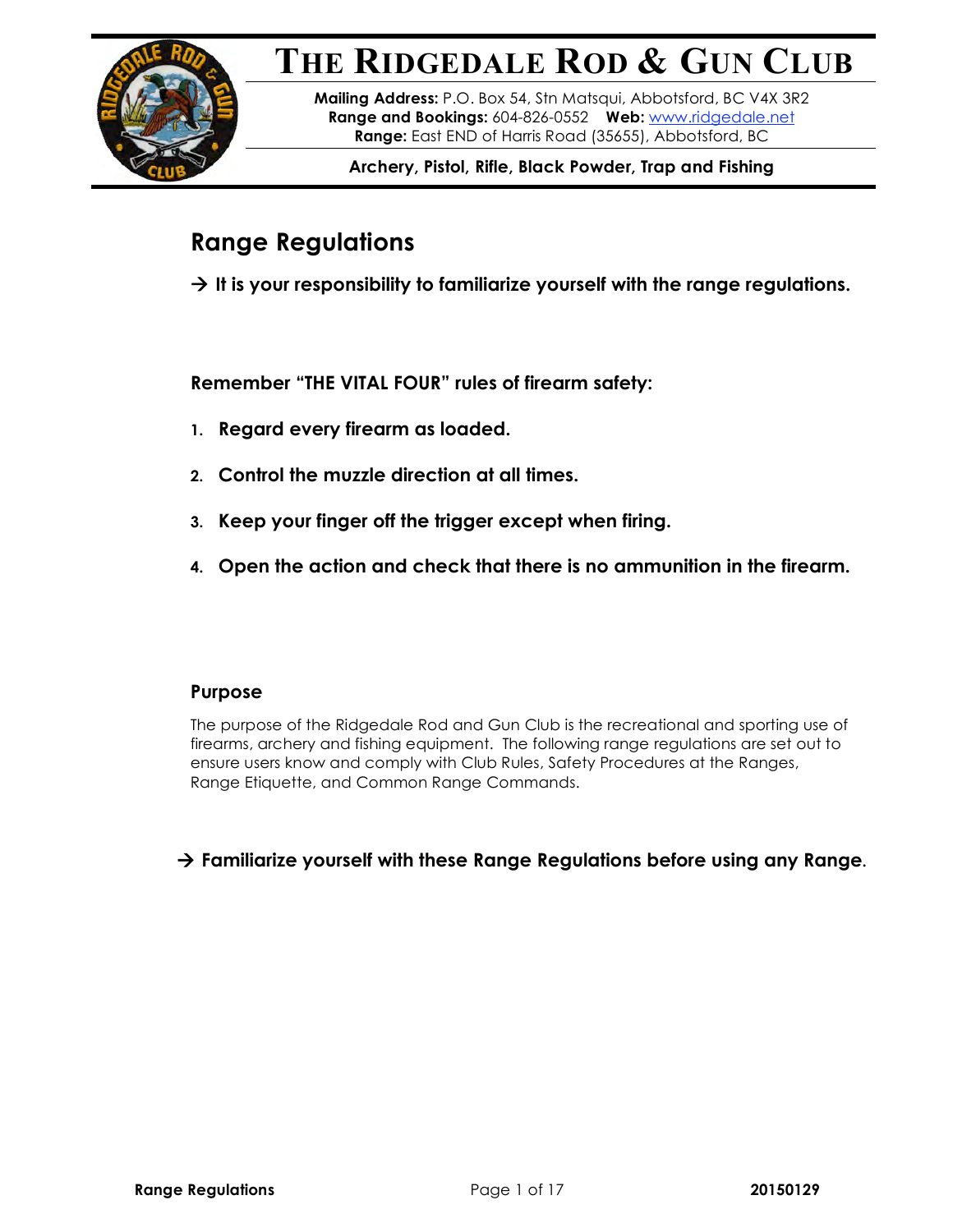### **1.0 Sign In**

- 1.1 The hours available for shooting are from 8am to dusk and no later than 9pm.
- 1.2 Members must sign in at the first range they want to use before using that range. When bringing guests, register and pay guest fees at that kiosk. When done shooting at that range, sign out! Then, if you want to use another range that day, members and guests must sign in at that kiosk. You do not pay guest fees again! Check the sign in board or ask help to ensure you sign in correctly. To be covered by club insurance you need to sign in properly! When leaving, do not forget to sign out!
- 1.3 To show there is someone on the range, make sure the red flag is raised at the post of the range you are using. Raise the flag, even when you are not shooting, to let the next member know there are other people on the range.
- 1.4 Check the activity calendar for any notices or scheduling that may limit or restrict use of a range. The web site is usually kept up to date and we recommend you check it before making the trip to the range.
- 1.5 Confirm with other members where you will be shooting and who the range officer is. This increases safety for everyone.
- 1.6 Children must be under direct adult supervision at all times. It is up to the adult to make sure the children do not interfere with any range activity, are safe, and that those around them are safe. Children are required to wear eye and hearing protection any time they are near an active range.
- 1.7 Dogs are only allowed on the range when it is not in use. You are responsible for cleaning up after your dog.
- 1.8 **A valid club membership cards must be displayed at all times for proof of club membership. Display your card or you will be asked to leave**.

### **2.0 Members and Guests**

- 2.1 Consumption of alcohol or being under the influence of alcohol or any drugs is prohibited during range use.
- 2.2 Members and guests are responsible for having their firearms properly registered, Possession and Acquisition License (PAL) is valid, appropriate permits are in their possession, and that all firearms are properly and safely stored.
- 2.3 Guests (or members) that do not have a PAL (restricted PAL for handguns) must have a member with a valid PAL standing within arm's reach of the firearm at all times. Observing this federal law will ensure the firearm user is not charged with an offence.
- 2.4 There is a maximum of two guests per membership per day. A family membership with two or more members counts as a single membership with a maximum of two guests per day. A person may only be a guest twice in one calendar year. Attending a public shooting event as a guest does not count towards a person's limit.
- 2.5 Members are responsible for ensuring their guests sign in correctly and follow the range regulations.
- 2.6 Guests will be under direct supervision of the member and shoot from the same shooting station as the member. Each shooting station is limited to one person shooting at a time.
- 2.7 Smoking is permitted only outside and well away from other people, walkways and ranges.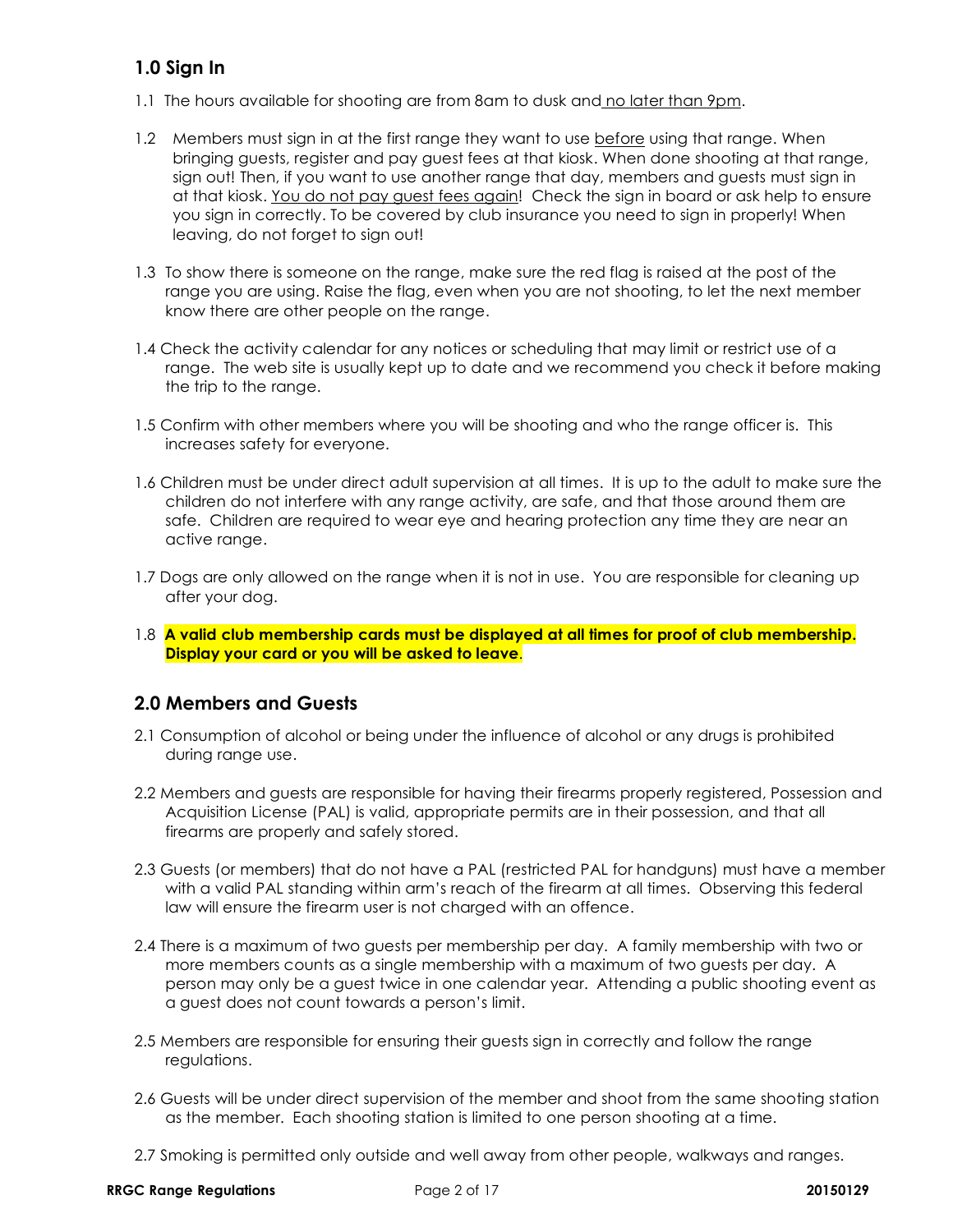### **3.0 Range Flags & Lights**

- 3.1 Raise the range flag to **full mast** when there is going to be **live fire** on that range.
- 3.2 Raise the range flag to **half-mast** when that range is in use but **no live fire** is taking place.
- 3.3 The rifle shed no has red and green safety lights over the benches. **The first shooter to arrive will activate the system** with a switch inside the shed, at your left. **Remember to hoist the red range flag as well**.
- 3.4 Operation of the lights: when the gate is closed, the red light turns on. When a cease-fire is called, and the gate is opened, the red light turns off and the green light turns on; see photos below.





Shooters are reminded of the correct procedure by signs that read:

- **Shooting may commence**
- Guns, ammunition and equipment may be handled
- **DO NOT OPEN GATE**

### **Red Light – Range is Active Green Light - Range is Safe**

- Leave gun on bench or place in rack; PROVE'd safe, action open!
- **Stay behind the yellow line**
- **DO NOT HANDLE FIREARMS**, ammunition or equipment
- Change or hang targets
- 3.5 In case of a power outage, use the red and green flag stored against the wall of the rifle shed. Use the flags as follows:
	- When calling a cease-fire, put the green flag at the right side of the gate.
	- When there is going to be live fire on the range, put the red flag at the right side of the gate
- 3.6 The last person to leave the range must lower all flags.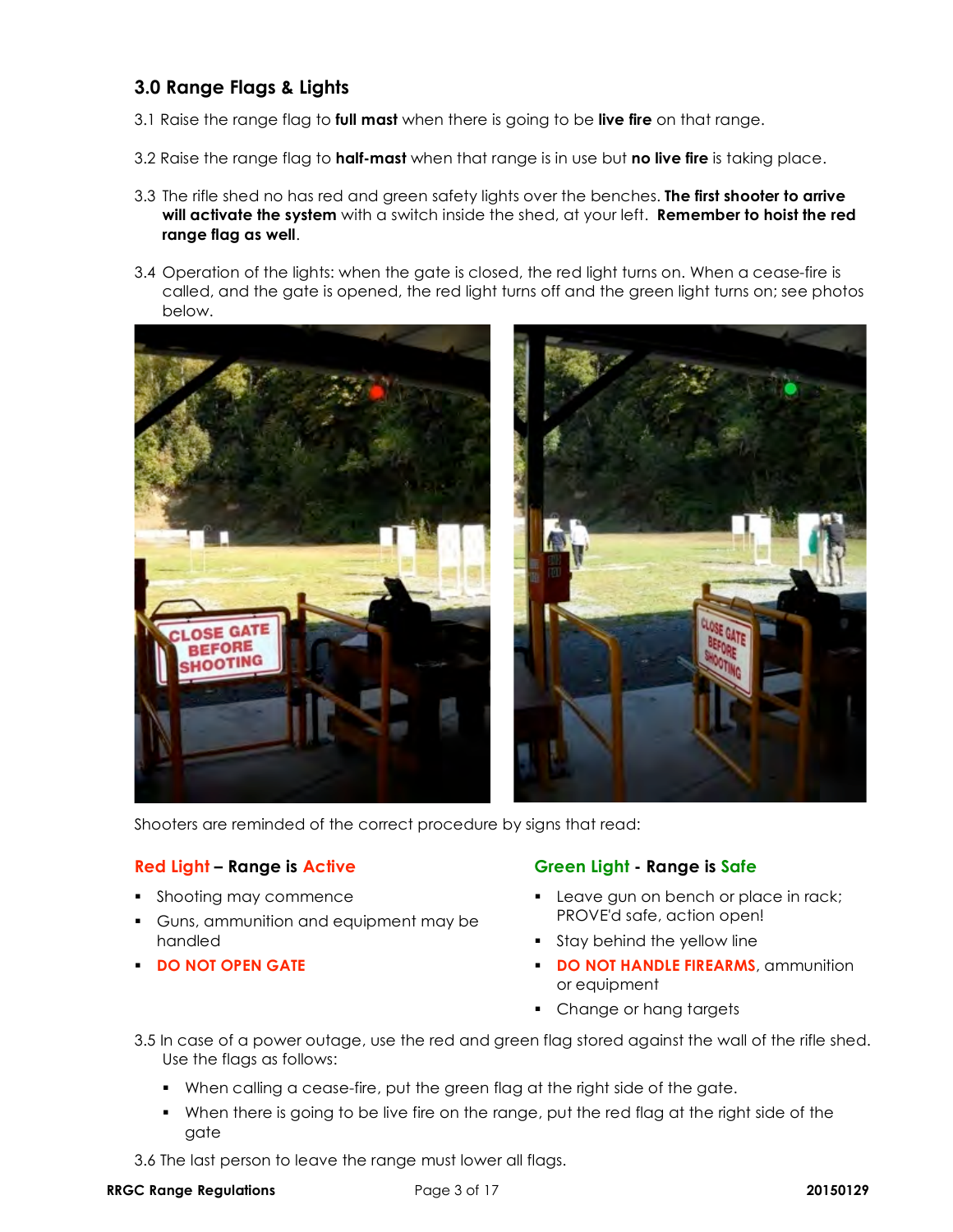### **4.0 Range Usage**

- 4.1 Range users will comply with the range orders from Range Officers and club approved Range Safety Officers.
- 4.2 Foul language, harassment, horseplay, or unsafe act is unacceptable conduct.
- 4.3 Use approved targets only. No glass or metal targets they are very unsafe. Range equipment and target holders are not approved targets. Archery targets can be shot at with arrows only. If you are unsure if a target is approved please contact the Chief Range Officer.
- 4.4 Targets depicting a human shape are only allowed for certain shooting sports such as PPC and IPSC. Members will display appropriate behaviour towards these targets and will only use firearms appropriate to that sport on these targets
- 4.5 Targets must be positioned so that the bullet hits the proper impact area (berm or hill) and not the ground. This also means that targets cannot be placed on the ground.
- 4.6 If someone is using a range when you arrive check with them about where the firing line is and who will act as Range Officer. If there is disagreement on the location of the firing line, the standard club firing line will be used.
- 4.7 Leave a comfortable space between you and other shooters.
- 4.8 Try to position yourself downwind of other shooters when shooting smoky firearms.
- 4.9 Dispose of brass, spent casings, duds, etc. in proper containers. Red dud boxes are located near the centre of each range on the back wall.
- 4.10 Remove all targets from the range including paper and all pieces of other targets you may have used.
- 4.11 The club does not have garbage pickup. If you have more than a small amount of garbage please take it home with you. There are recycling bins available at the club to dispose of drink containers.
- 4.12 Replace club equipment to designated storage location and leave the ranges clean for the next user.

**For the convenience of senior members, please leave one portable target stand on the range at 25 yards and one at 50 yards.**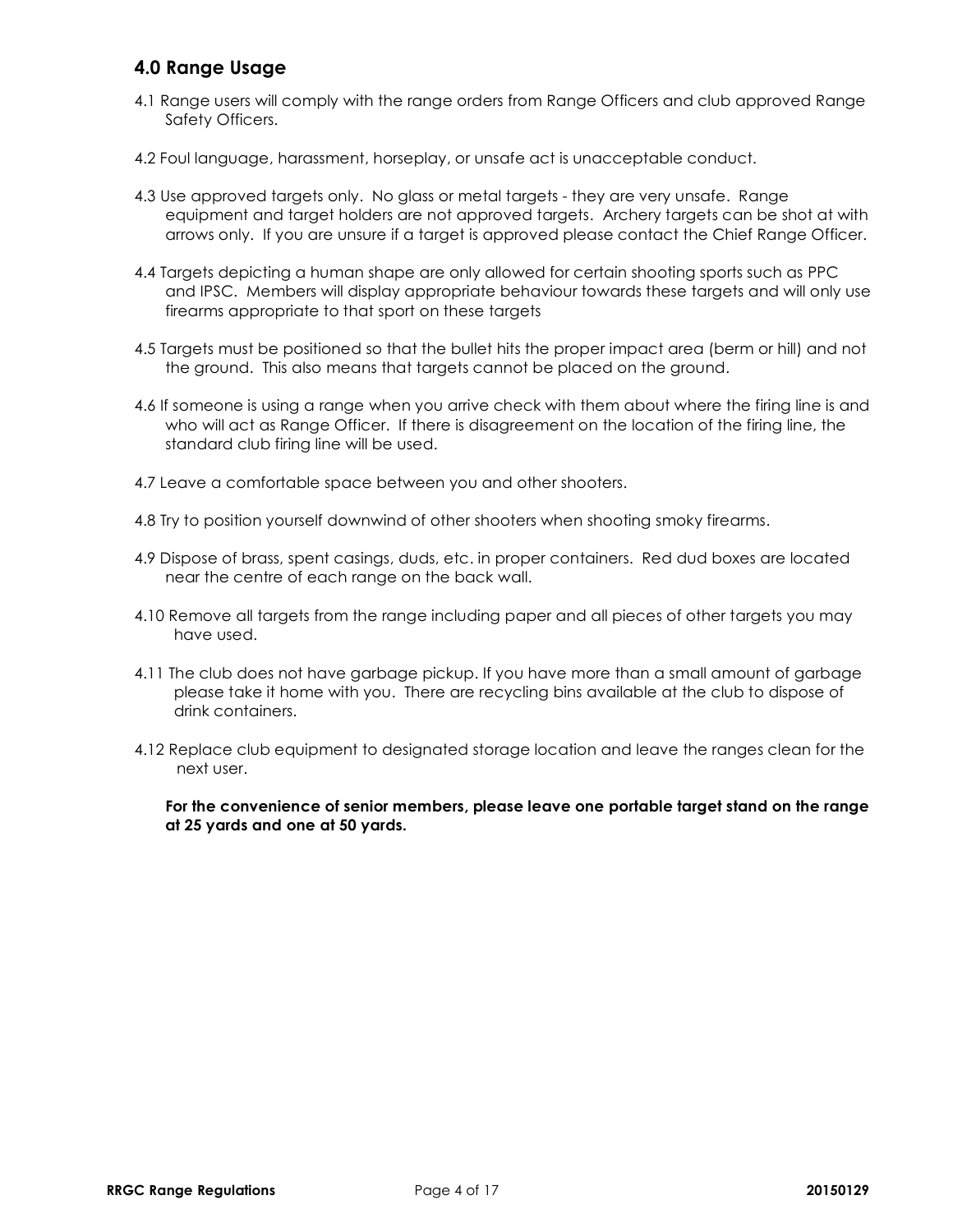### **5.0 Range Safety**

- 5.1 Obey all Range Officer commands instantly. There may be a danger you do not see.
- 5.2 Please refer to your Canadian Firearms Safety Course handbook for more information on range and firearm safety.
- 5.3 Any accident, damage, or injury caused by the discharge of a firearm must be reported immediately to the club Chief Range Officer. Incident reports are located near the bulletin board.
- 5.4 Eye and Ear protection must be used when shooting.
- 5.5 Firearms are to be handled only at the firing line. Firearms must be properly cased or uncased on the firing line and not on the bench behind the line. Firearms may be moved to the rack once they have been PROVE'd safe.
- 5.6 Keep the muzzle pointed down range. Shoot at only your target. (Shooting from the "hip" is not allowed.)
- 5.7 Your finger can only touch the trigger when the firearm is pointing at your target and you are ready to fire.
- 5.8 Treat every firearm as if it is loaded. This is the cardinal rule of firearm safety.
- 5.9 Always unload your firearm when not in use. Put your firearm away if you have to leave it unattended. It is only OK to leave a safe firearm on the shooting bench while targets are being changed during club events; e.g., Ladies Day, Youth Day, etc.

For rifle range only: When changing targets, all rifles must be put in the racks with the bolt open (action open). Semi-auto and lever action rifles must have actions open and clips removed. Semi-autos may insert an empty shell in the ejection port.

- 5.10 During a cease-fire, all firearms must be unloaded with actions or cylinders open (and magazines out) and must not be handled.
- 5.11 Holsters may be used on the pistol and rifle ranges only as long as the firearm is unloaded at all times except when ready to shoot. Verify your firearm is unloaded with the Range Safety Officer before you holster it. Anyone can ask to verify your holstered firearm is unloaded at any time. Cross-draw holsters are not allowed. The holster must be designed so the firearm fits securely and the trigger is completely covered. Only people who have completed the pistol range orientation may use holsters. The holster rules may be relaxed during sanctioned club events.
- 5.12 Stand well behind the cease-fire line until the range officer makes the range active again.
- 5.13 Wait for another shooter to finish shooting before talking to or touching them. Keep talking and other noise or distractions to a minimum so shooters can concentrate on what they are doing.
- 5.14 Get permission before touching someone else's firearm.
- 5.15 Members are required to report people who are not following the rules. We want the club to run smoothly and safely. We can only resolve problems if we know about them!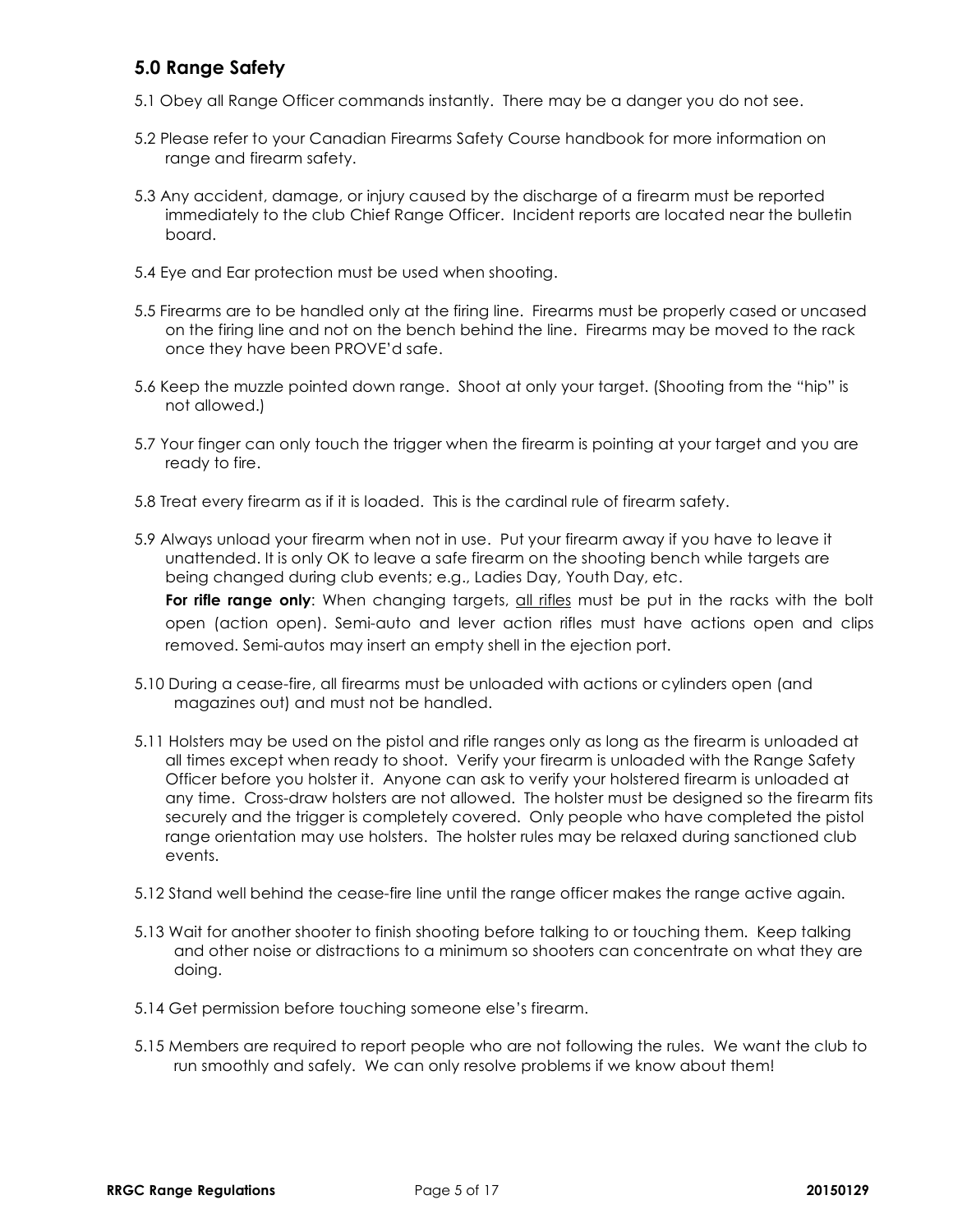### **6.0 Common Range Commands**

The range officer should allow about three seconds between each command.

- Is the line clear on the right?
- Is the line clear on the left?
- The line is clear. You may handle your firearms.
- Assume the **extending contain to position**
- You will fire \_\_\_\_\_ rounds in \_\_\_\_ min/sec.
- With <u>counds</u>, load.
- Ready on the right?
- Ready on the left?
- Ready on the firing line?
- Commence fire.
- Cease-fire.
- Clear and ground all firearms (cylinders open, magazine out, chamber clear).
- Make the line safe.
- Safe on the right?
- Safe on the left?
- The line is safe.
- Go forward, score/repair/change targets, etc.

### **To eliminate any confusion and maintain control of the range, only the range officer is to issue all commands**

### **7.0 Range Layout**

#### **7.1 Pistol and Trap Range**

The pistol and trap range are situated to the east of the Clubhouse, with the impact area into the mountain directly east. The firing line for pistol shooters is across the Clubhouse frontage, as defined by the yellow line. The firing line for trap shooters is forward of the yellow line. The positions are defined by cement pads on the ground. A diagram of the range layout is attached and shows the safe muzzle direction and safe area of fire. Authorized firearms and loads are:

- Pistol any caliber
- Rifle any load up to .338 Lapua Magnum (.50 Caliber Browning Round not allowed)
- Shotgun any gauge lead or steel shot including rifled or sabot slugs (lead shot only for trap)
- **Black Powder any load for handguns and rifles**

#### **As only one type of shooting may take place at a given time, shooting on the pistol or trap range has to be coordinated. All shooters must use a common firing line.**

#### **7.2 Rifle range**

The rifle range is situated north of the clubhouse, along the cement pathway, and behind the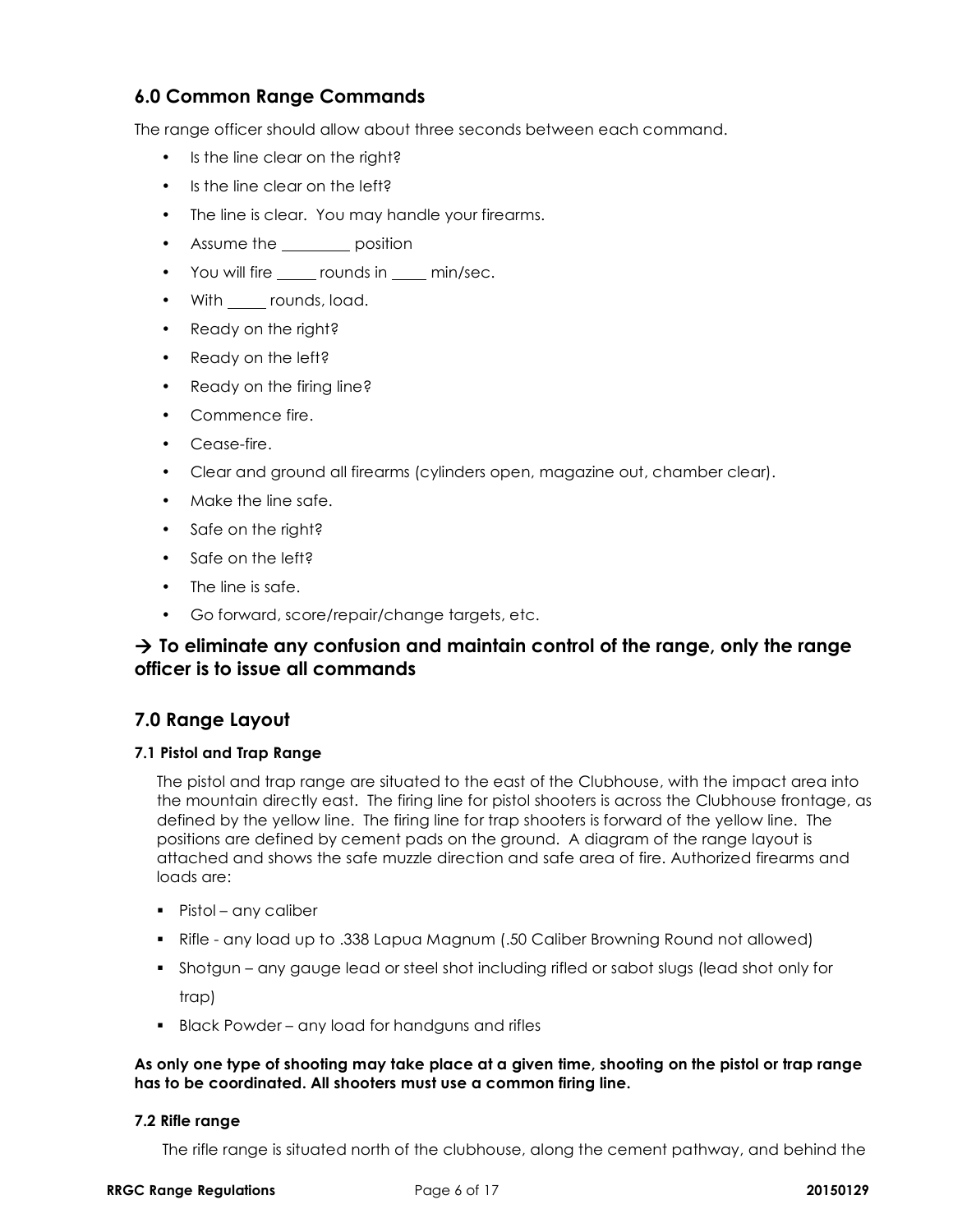protective wall left of the pistol range with the impact area into the hill directly north. The firing line is defined by the marked positions in the shed and beside the shed. Target stands are available for the main range (up to 100 yards) with a permenant target set up at 192 yards. The leftmost position in the shed is for the 192 and 100 yard targets ONLY. The next position can be used for all targets. The three remaining positions in the shed are for the 25, 50, and 100 yard targets only. A diagram of the range layout is attached and shows the safe muzzle direction and safe area of fire. Authorized firearms and loads are:

- Pistol any caliber
- Rifle any load up to .338 Lapua Magnum (.50 Caliber Browning Round not allowed)
- Shotgun Single projectiles (slugs) only
- Black Powder any load for handguns and rifles

#### **7.3 Archery trails**

Archery trails with simulated animal targets placed around the perimeter area to the north, east, and south of the shooting range impact areas. Archery targets may be shot at with a bow and arrow (or crossbow) only. When the archery trails are in use all shooting ranges are closed and notices are posted to that effect. Early warning is given at the club entrance, the activity bulletin board, and range entrances. Archery practice range is located below clubhouse on North West side. There is to be no firearm usage on the archery practice range. Broadhead (hunting) arrows are only to be used on designated broadhead targets. You must shoot directly at a designated target; no shooting up into the air.

#### **7.4 Black Powder Walk**

Black powder walk with targets placed around the perimeter area to the north, east, and south of the shooting range impact areas. Archery targets are for bow and arrow ONLY. (You probably don't want to spend \$1,000 to replace one of them!) Approved for any calibre black powder pistol and any calibre black powder rifle. (No mini-ball "slug" loads.) See Black Powder rules in section 9.0

#### **7.5 Indoor Range**

The indoor range has five shooting positions and is only open during organized shooting times for archery, pistol, rifle, and air gun shooting. When the range is in operation the red warning light on the downstairs entrance will be on. Please keep the door to upstairs closed to reduce noise. A red range light indicates the range is active – do not walk past the firing line. A green range light indicates a cease-fire and the range is safe – stay behind the cease-fire line when not changing targets. Metal targets are not allowed on the indoor range. Authorized firearms and caliber are:

#### **Rifle / Pistol: .22 rim-fire in .22 short, .22 long, and .22 long rifle only! No .22 magnum.**

A Range Safety Officer must be present during shooting activities. Rifles not in use will be stored in the rifle rack. A storage table behind the shooting positions will be used for cased handgun not in use.

#### **Only the Range Safety Officer may handle Club firearms away from the firing line.**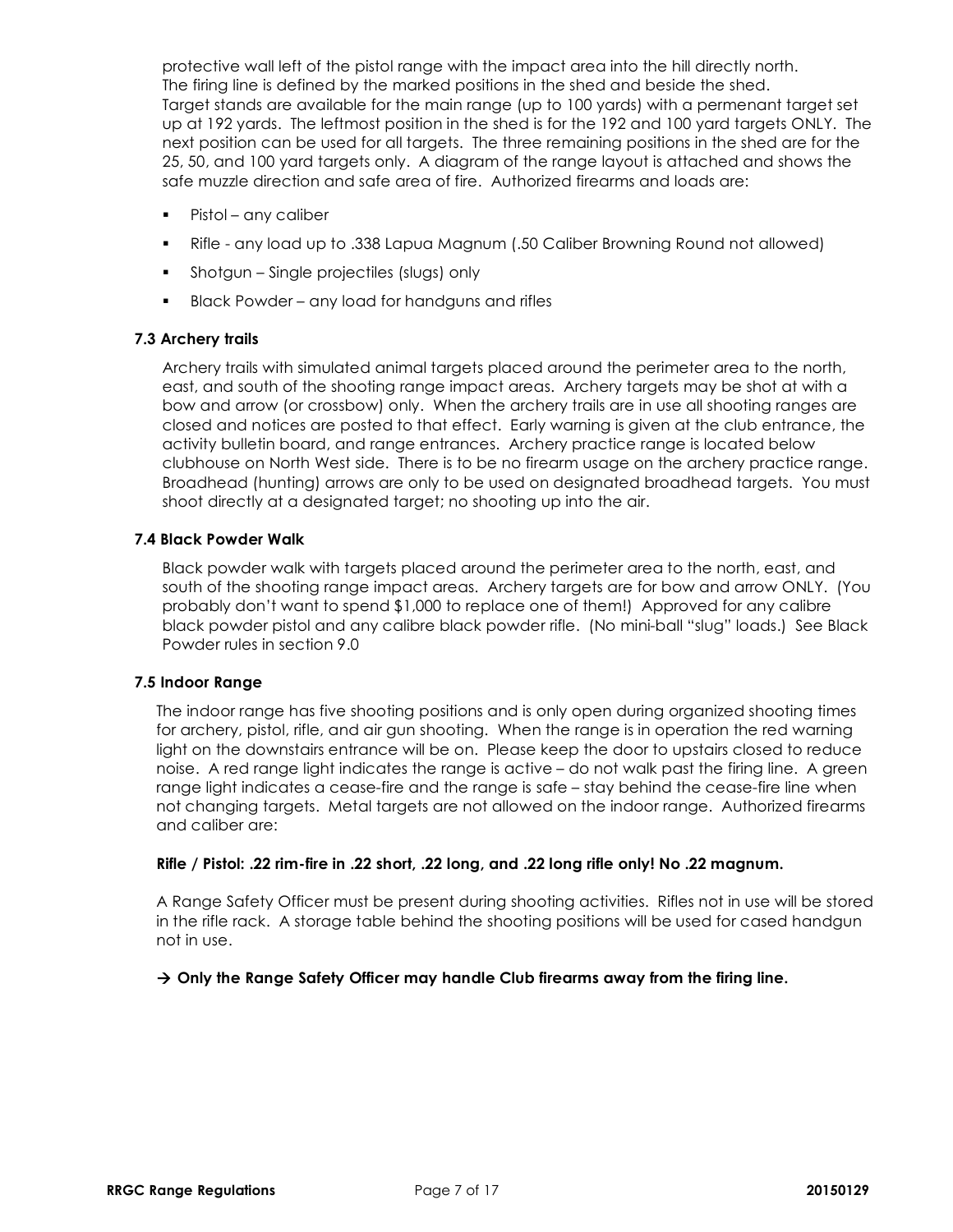### **8.0 Law Enforcement / Peace Officers**

- 8.1 Peace officers must sign in prior to the use of a range.
- 8.2 Must be a member in good standing of the Ridgedale Rod & Gun Club to use the range.
- 8.3 Official agency identification will be shown upon request.
- 8.4 Peace officers must wear their badge if they wish to wear body armor or shoot human picture targets. It is your responsibility to ensure that only peace officers use human picture targets.
- 8.5 Remove all human picture targets by burning them or removing them from the property.
- 8.6 Unload your firearm when not in use. Put your firearm away if you have to leave it unattended.
- 8.7 During a cease-fire, all firearms must be unloaded with actions or cylinders open and must not be handled.
- 8.8 Holsters may be used as long as the firearm is unloaded at all times except when ready to shoot.
- 8.9 Follow Range Safety Officer commands.
- 8.10 Be courteous and act in accordance with all the range rules.

### **9.0 Black Powder**

- 9.1 A loaded firearm must be pointed down range and closely attended at all times. Once primed, it must be held by the shooter until discharged.
- 9.2 When moving around with an unloaded firearm it must be carried with the muzzle pointing up.
- 9.3 When leaving the firing line, put powder in your range box (or bag) or in the storage houses provided.
- 9.4 Powder must always be in a closed container except when filling the powder measure or charging the firearm.
- 9.5 Powder should be kept in the original factory container until put in a horn, flask, powder measure, charger, or cartridge. Use only unbreakable containers.
- 9.6 Shooters are allowed a single container with a maximum of one pound of powder on the firing line. All other powder containers must be in a closed range box (or bag) kept behind the firing line.
- 9.7 Filling of horns, flasks, multiple pre-measure devices, etc. must be done well behind the firing line.
- 9.8 Percussion caps must always be in a closed container except when priming the firearm. No loose caps allowed – keep them covered.
- 9.9 Percussion caps should be kept in the original (unbreakable) factory containers until put in a capping device.
- 9.10 Shooters are allowed one tin of percussion caps on the firing line. All other percussion cap containers must be in a closed range box (or bag) kept behind the firing line.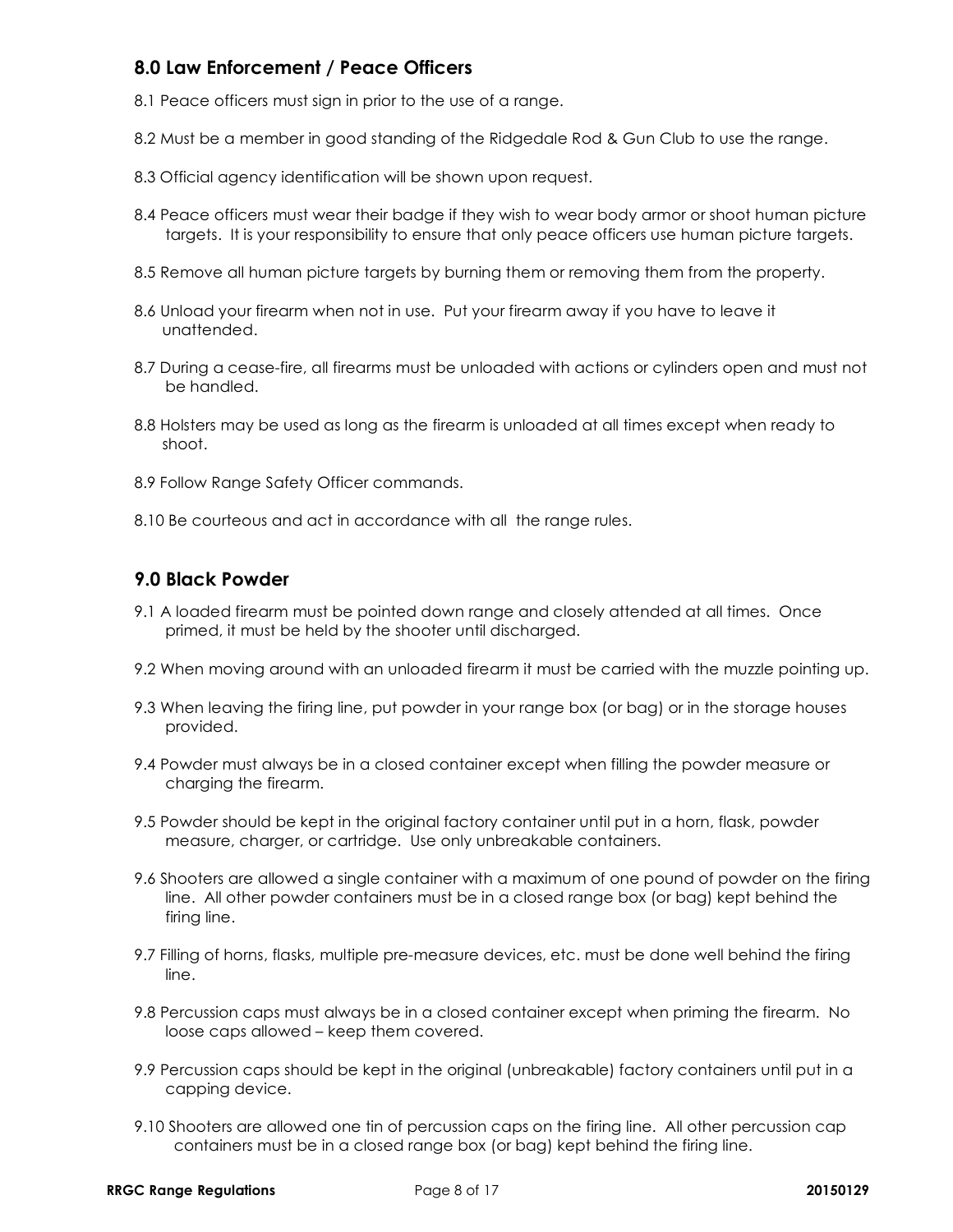- 9.11 Paper cartridges must be kept in closed containers until one is removed for use.
- 9.12 A powder measure must always be used to charge the firearm. (Never load from a horn or flask.) Pre-measured individual chargers/cartridges meet this requirement.
- 9.13 Ramrods should be clearly marked for "empty" and "loaded".
- 9.14 Only load when you are able to concentrate on what you are doing.
- 9.15 Keep body parts well away from the muzzle while loading.
- 9.16 Be aware of your surroundings. Only expose powder if the adjacent shooter is not ready to fire. Also, only fire if the adjacent shooter does not have powder exposed or is otherwire unprepared.
- 9.17 Clean firing bench of all spilled powder before continuing. Powder spilled on the ground must be well scattered before continuing.
- 9.18 Only prime (or cap cap & ball cylinders) when you are on the firing line and the firearm is pointed downrange and ready to fire.
- 9.19 Flintlock shooters must notify shooters on the touchhole side of the firearm well before firing. Calling out "flint" a few seconds before firing is encouraged. Give the other person a chance!
- 9.20 Flints must never be knapped in the cock when the firearm is charged.
- 9.21 Do not try to beat the "one minute" warning. Don't start loading after the "one minute" has been called. If you have charged the firearm with powder and have not primed it when the "one minute" warning has gone off you may put the partially "loaded" firearm (clamped vertically in the carging position) on or next to the bench.
- 9.22 If your firearm is loaded when a cease-fire is called raise you hand and wait for the attention of the Range Safety Officer. You may only fire after the cease-fire has been called with specific permission from the Range Safety Officer. Keep the firearm pointed down range and follow the instructions of the Range Safety Officer.
- 9.23 If you have a misfire keep the firearm pointed down range until it is made safe.
- 9.24 Loads that need to be pulled must be brought to the attention of the Range Safety Officer and handled according to their instructions. If possible, loads that need to be pulled will be taken off the firing line while being worked on.
- 9.25  $CO<sub>2</sub>$  dischargers may be used to remove loads on the firing line.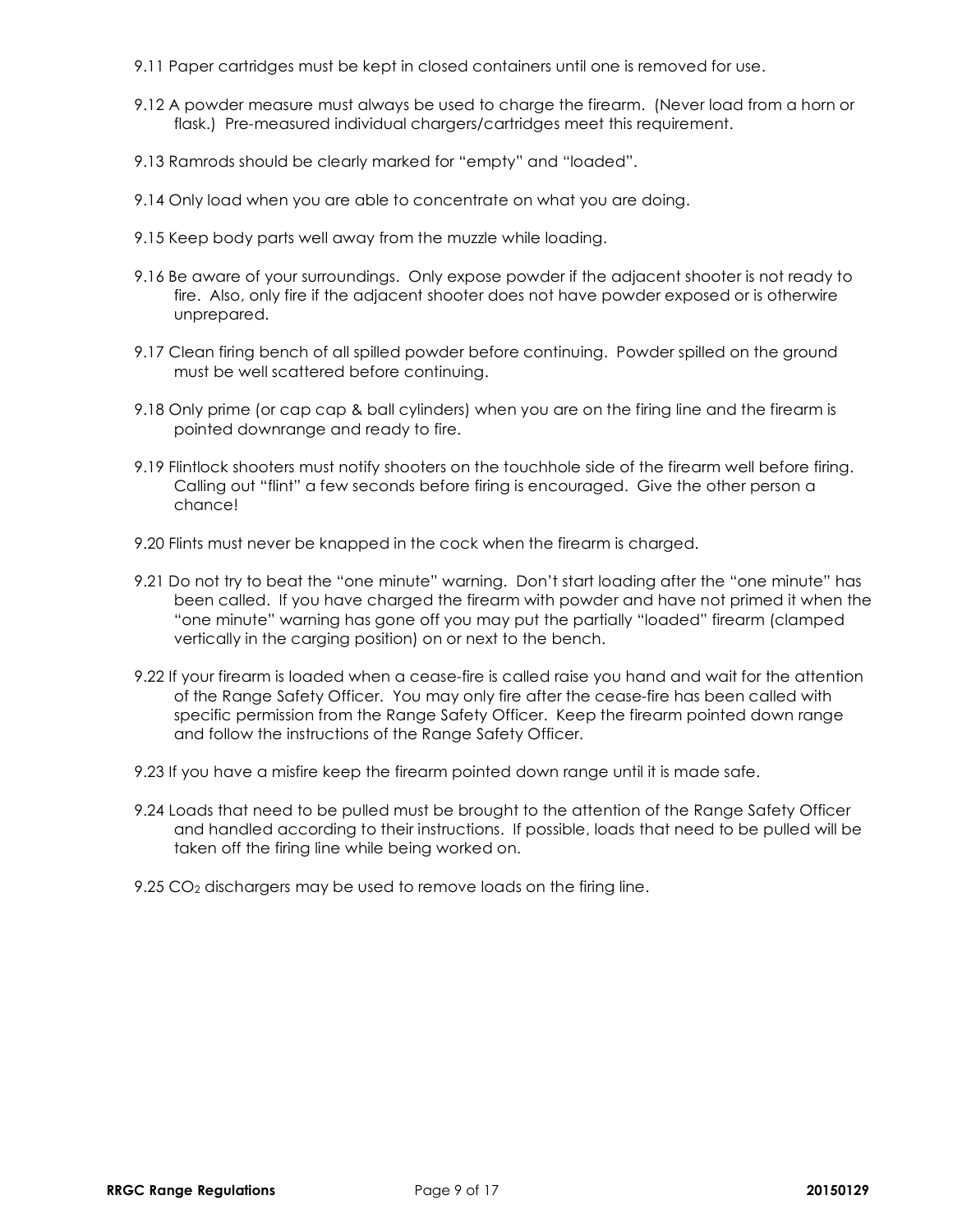#### **10.0 Club Control**

Club control establishes the organization and responsibilities to safely conduct recreational and sporting use of archery and firearms at the club, and to coordinate these activities with club use.

- 10.1 **Club Executive** Conduct business of the club, establish and control finances, set club policy in response to membership, and conduct meetings.
- 10.2 **Executive Activity Chair** Certain club activities such as archery, pistol, and trap are assigned to an executive member to manage and supervise.
- 10.3 **Chief Range Officer** Prepare, amend and promulgate Range Safety Orders; co-ordinate Range Officer requirements and provide for the training of Range Officers; ensure all range activities are conducted according to Range Regulations; attend to range inspections requirements, records keeping, and initiate range maintenance requirements; arbitrate any grievance appeal and issue a final decision/ruling on the matter.
- 10.4 **Competition/Match Officer** An individual appointed by the Executive Activity Chair to plan and conduct a competition or match. This individual issues any detailed local instructions, ensures applicable safety regulations are made known and understood by all participating personnel, controls and supervises personnel and firearms, ensures all safety regulations are observed during a shoot, issues orders to commence and cease fire, and ensures that the range facilities are left in an acceptable condition. This individual is responsible for command and control of the competition or match.
- 10.5 **Range Safety Officers** Individuals appointed by the Chief Range Officer for monitoring all aspects of safety associated with the ranges. Range Safety Officers so appointed wear a "Ridgedale Rod and Gun Club Range Safety Officer" badge to distinguish from Range Officers on an informal firing line, group of two or more: or a Range Officer designated for a competition or match.
- 10.6 **Assistant Range Officer** When firing is taking place over a large area, it is necessary to have additional personnel to monitor safety. These personnel work under the direction of the Range Officer. A good ratio is one assistant range officer for each seven to ten shooters.
- 10.7 **Instructors and Coaches** The control of training is exercised by instructors and coaches who are designated by an executive activity chair, an officer in charge, or are formally recognized by license such as a CORE or PAL instructor. They are responsible to their superior, noted above; for the conduct of specific activities, the supervision and control of personnel and firearms under their command, ensuring safety regulations are observed, and relaying the officer in charge order to commence and cease fire.
- 10.8 For competitions and matches, the Executive Activity Chair shall appoint an Officer-In-Charge and a Range Officer. Depending upon the scope and extent of the event, the Officer-In-Charge and the Range Officer may be the same person. Individuals so appointed must be proficient on the firearms being used, have demonstrated the ability to supervise and control the applicable match, and be conversant with the club range regulations.
- 10.9 The Chief Range Officer will conduct briefings, seminars, or training sessions for range safety officers to ensure they are current, and have a comprehensive knowledge of the range regulations and procedures.
- 10.10 From time to time, the Membership approves non-club use of range facilities, particularly in support of local police forces, DFO, and other local organizations. The support provided is within our capacity as a recreational and sporting activity: it provides minimal interference with membership use, and does not conflict with our Range Orders. Application for use of range facilities is made in writing to the club Booking Chair, an agreed daily charge is established, membership approval is sought, and a lease agreement is then signed.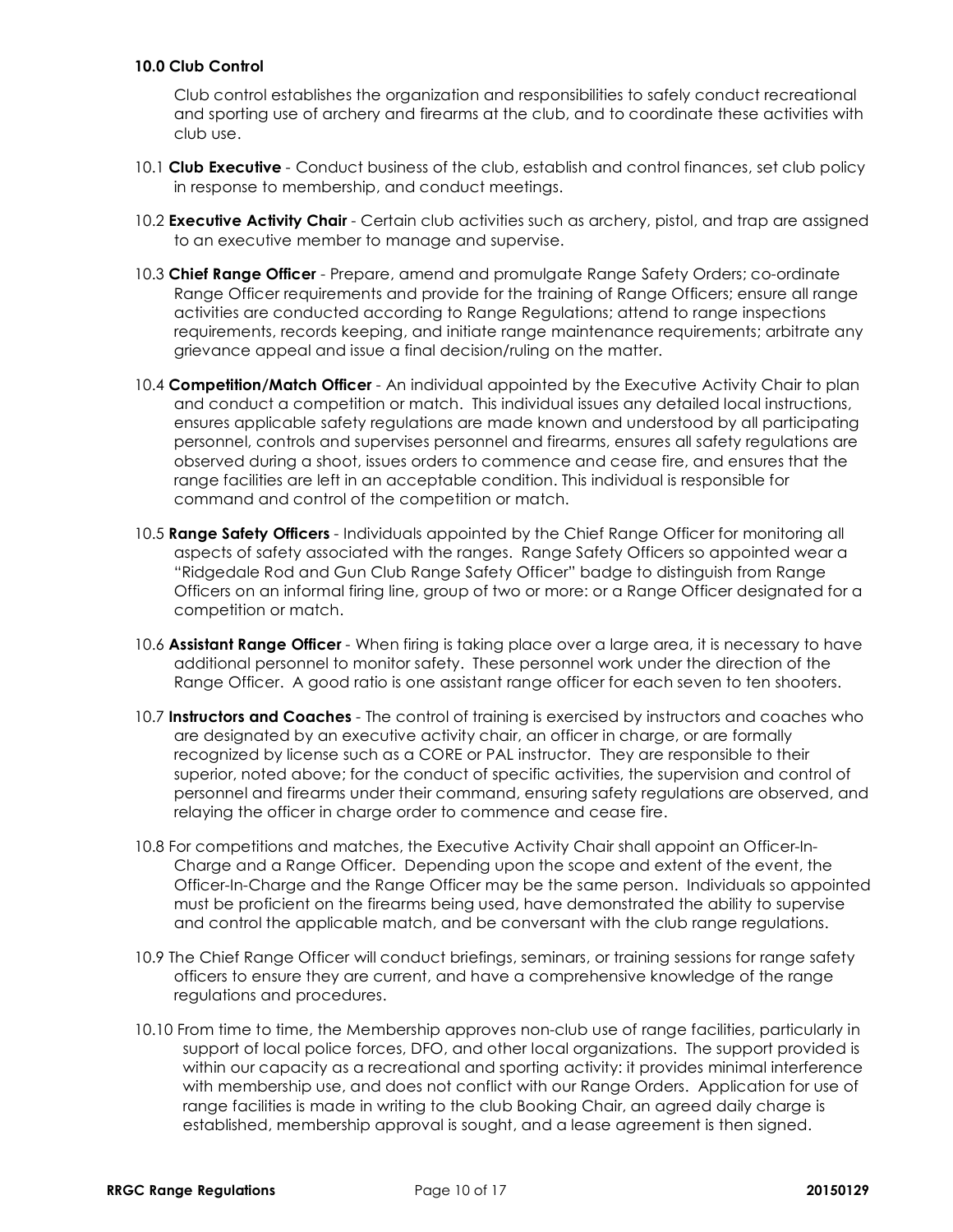### **11.0 Range Officer Safety Checklist**

For competitions, matches, and organized activities a designated Range Officer is required and a briefing on Range Regulations is to be provided to ensure non-club users are familiar and comply with the rules.

- 11.1 Confirm muzzle direction is always down range.
- 11.2 The action of any firearm must be open at all times except when actually being used on the range.
- 11.3 Firearms are to be handled only at the firing line.
- 11.4 Firearms must only be loaded when the range officer gives the command to load.
- 11.5 Fingers must be kept out of the trigger guard until the shooter is in position to fire.
- 11.6 Upon the command "cease fire" all firing stops at once. Firearms are unloaded, actions are opened and firearms laid on the mat or on the table with the muzzle pointing down range. Check firearms and confirm actions open, and no shells in breach.
- 11.7 During the cease-fire, no one will handle firearms, ammunition or equipment. Persons not engaged in changing targets down range will stand well behind the cease fire line.
- 11.8 Unloaded firearms not in use are to be placed in the rack or kept in a case. They should be moved with the muzzle up or cased at the firing line.
- 10.9 Check with club for any ammunition restrictions, and how ammunition is under control of the club when dealing with juniors.
- 11.10 Do not tolerate horseplay, careless handling of a firearm or any other distracting activity while shooting is in progress.
- 11.11 Confirm shooters are using correct ammunition for their firearm.
- 11.12 Do not shoot at target holders or other range equipment.
- 11.13 Make sure backstop is safe and range is clear of hazards and individuals. Display range flags.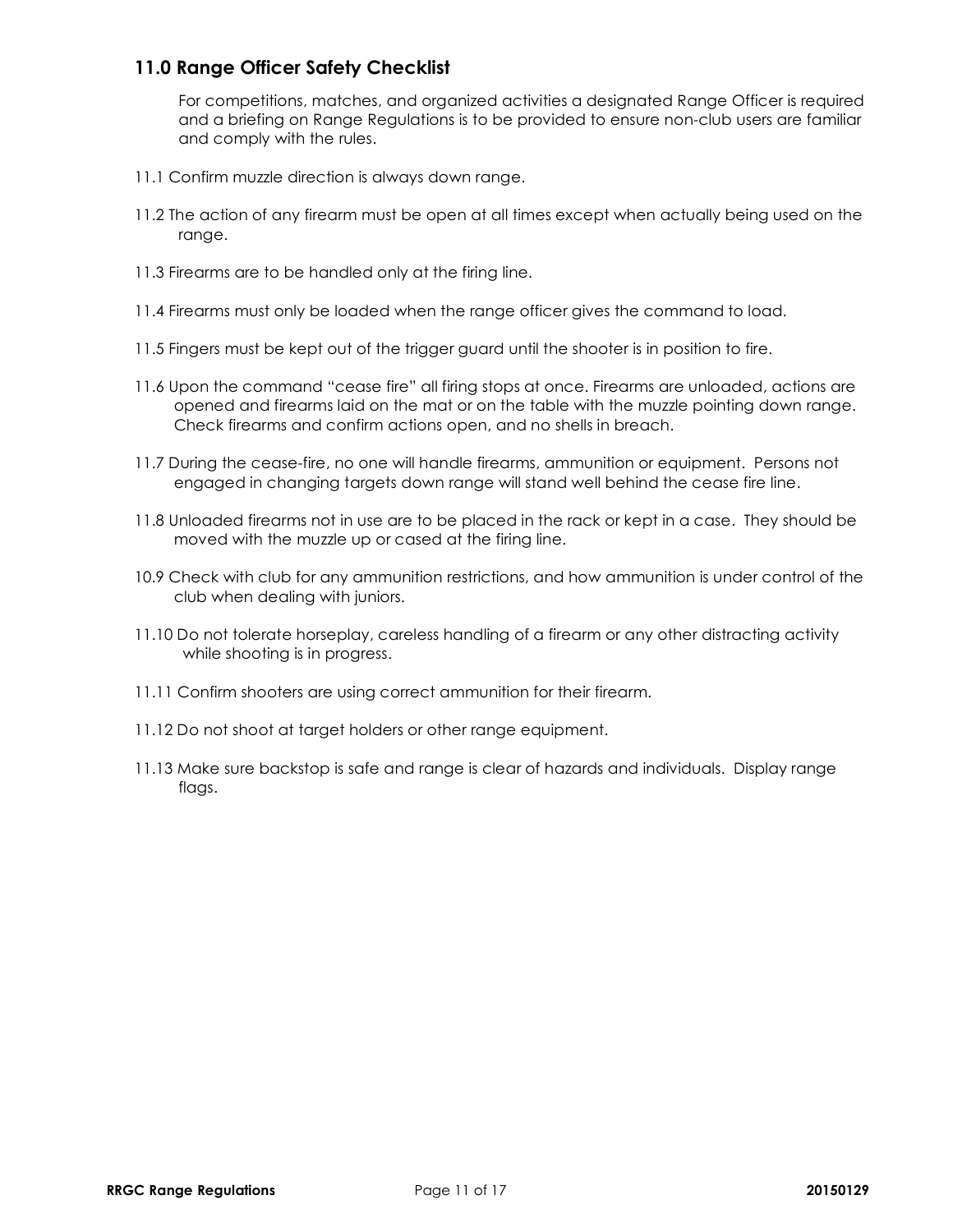### **Summary**

The Club Executive has to consider many factors to ensure that range activities are administered in the safest manner possible by applying the use of safety rules and regulations and upgrading facilities as and when required. These range regulations are somewhat more detailed than a simple set of rules, designed so club members and other users have a ready reference as to club organization, administration, and how to conduct safe shooting.

### **References**

- Canadian Firearms Safety Course Student Handbook, Published by authority of the Minister of Justice and Attorney General of Canada, 1994
- The Guidelines for Construction of Small Arms Ranges prepared by the Office of the Chief Provincial Firearms Officer British Columbia
- The Canadian Forces Range Manual G-GL-304-003/TS-0A1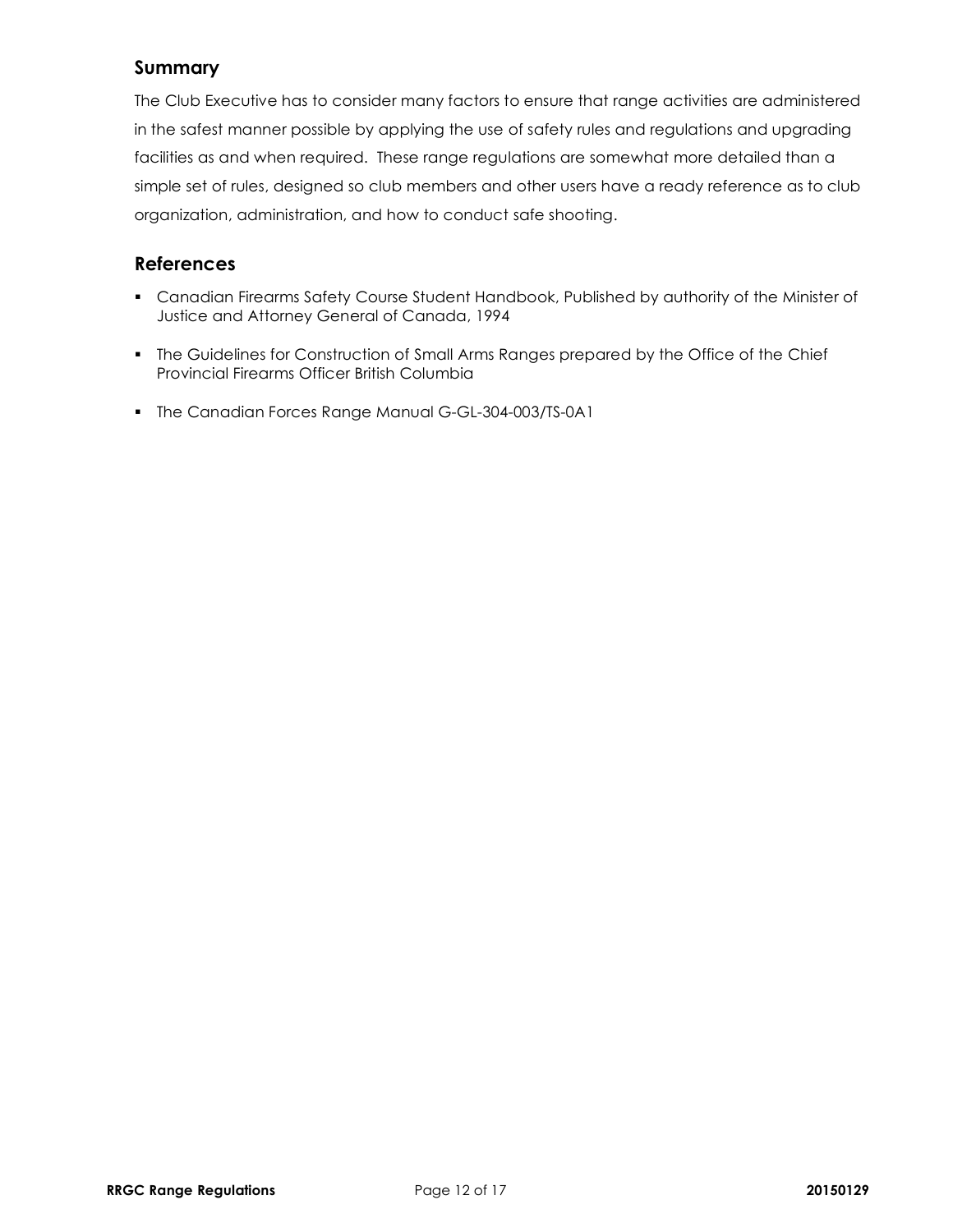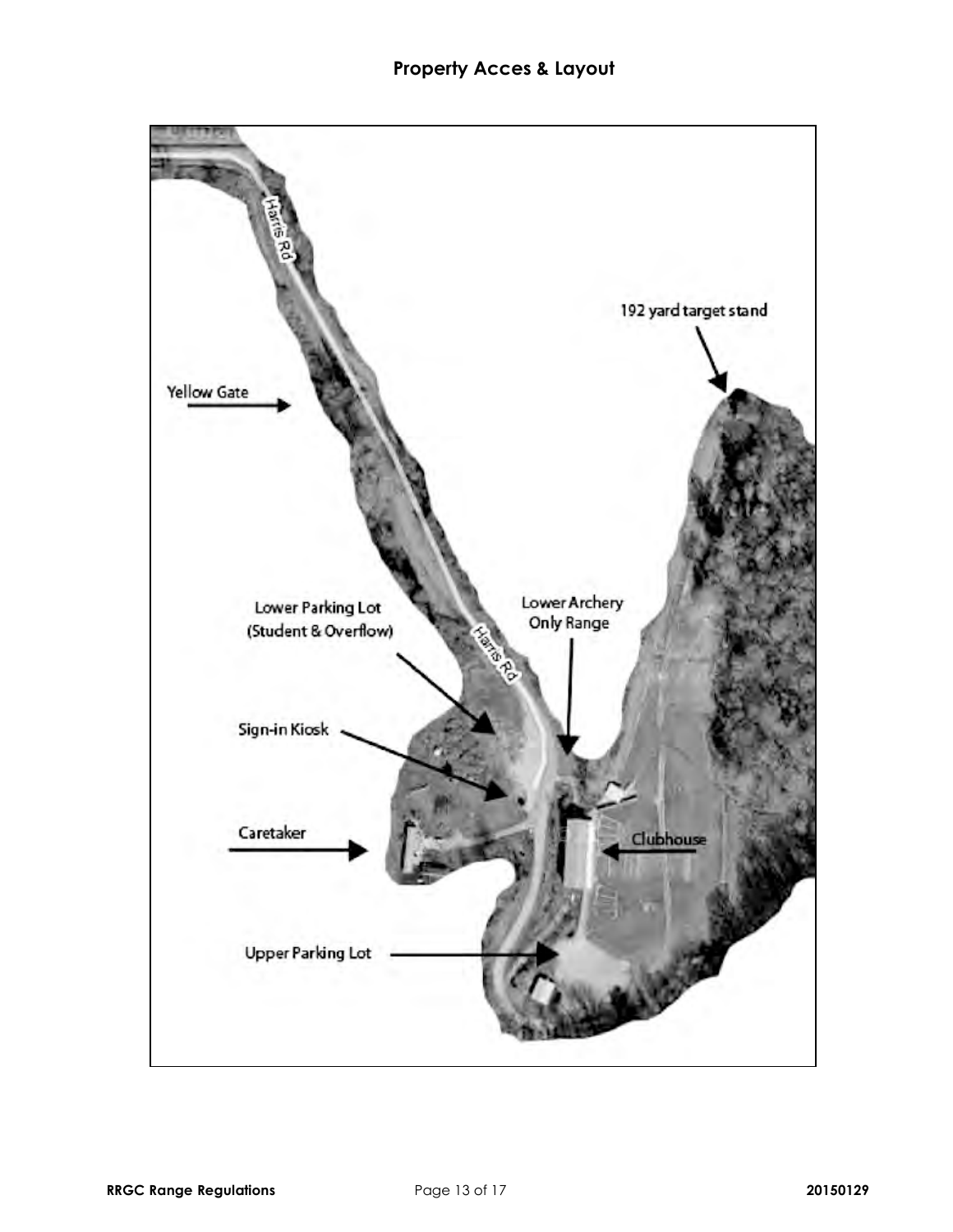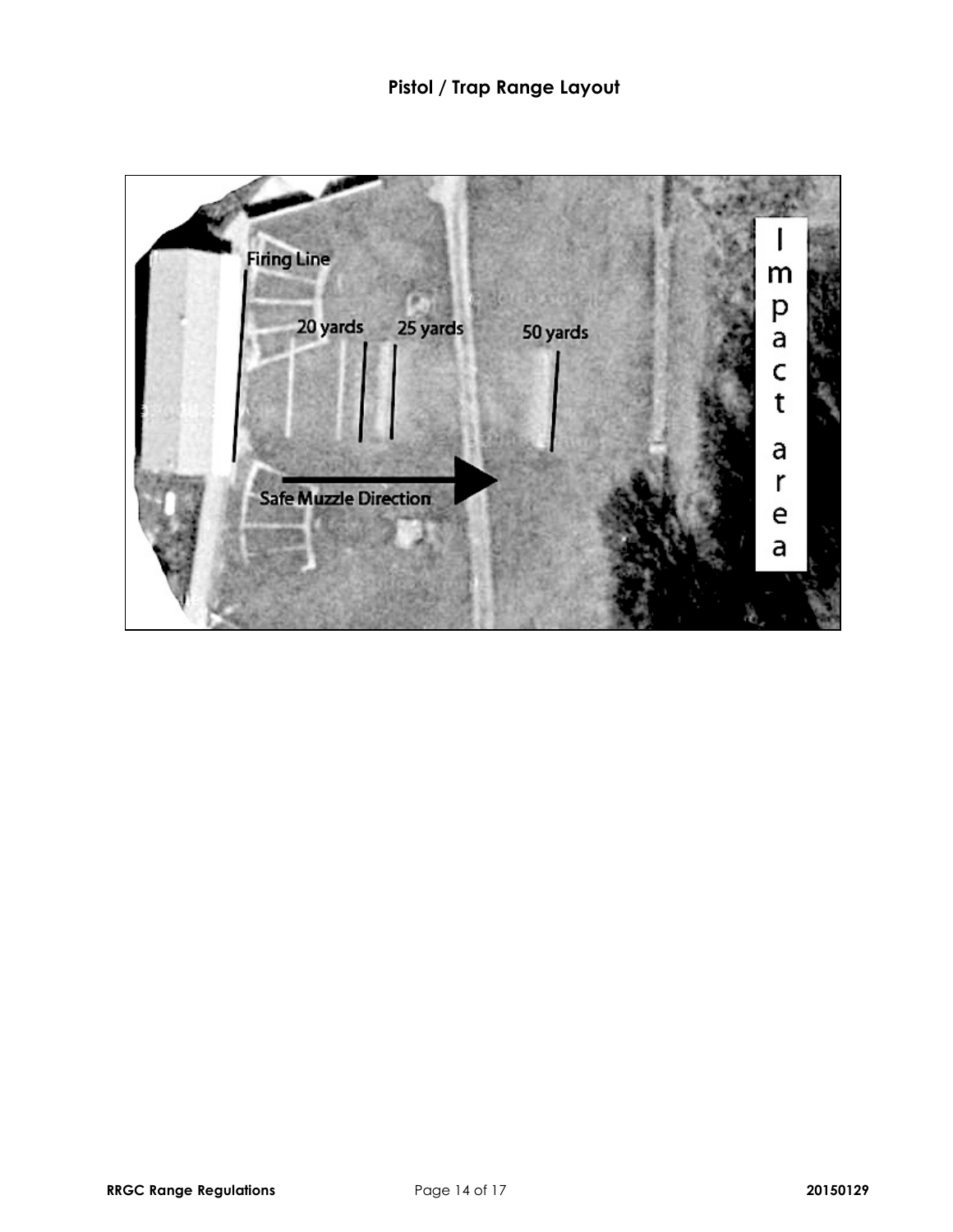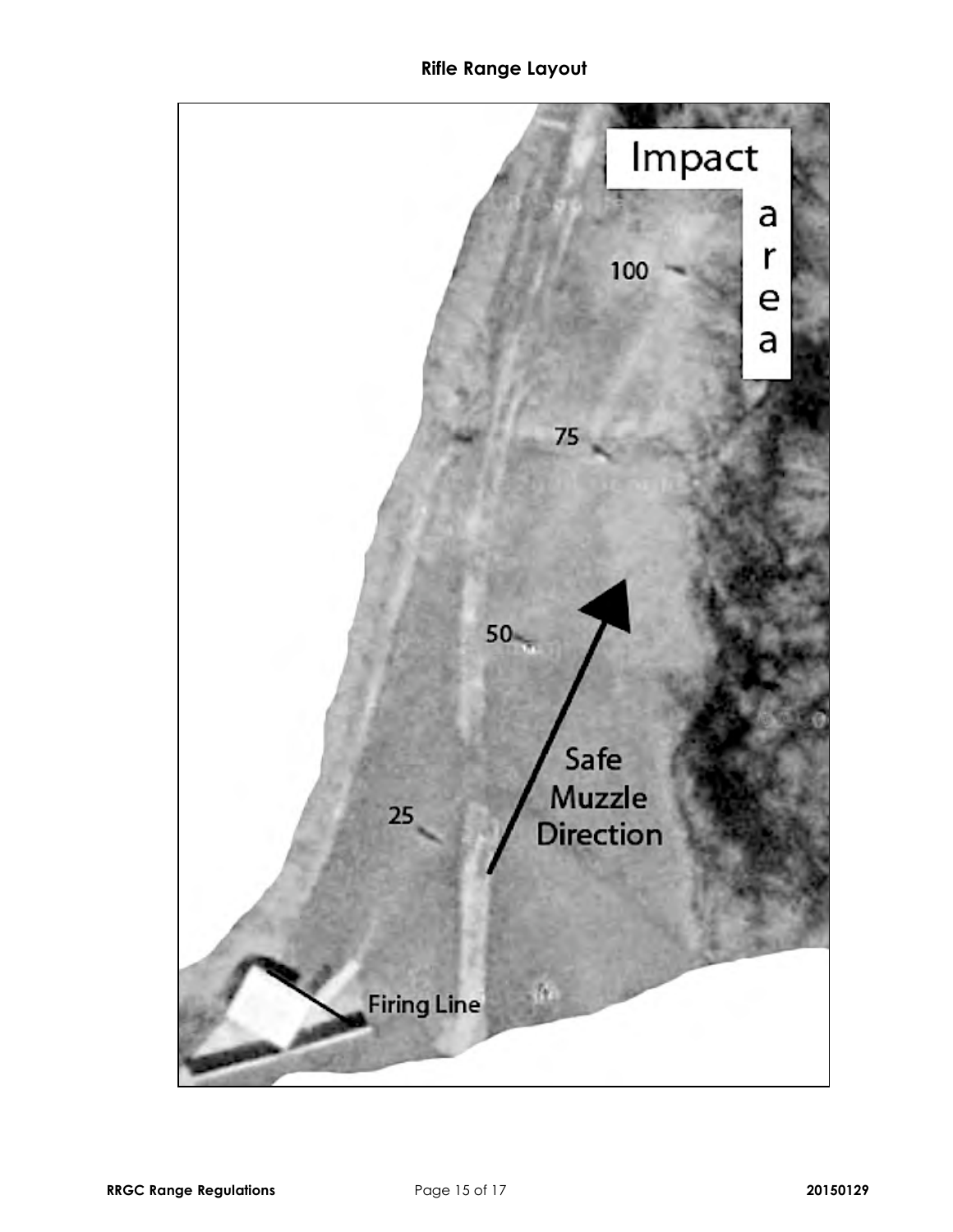### **Rifle Range Layout (NEW) Under Development!**



**Appendix: Shooting Range Approval (Also, see Bulletin Board)**